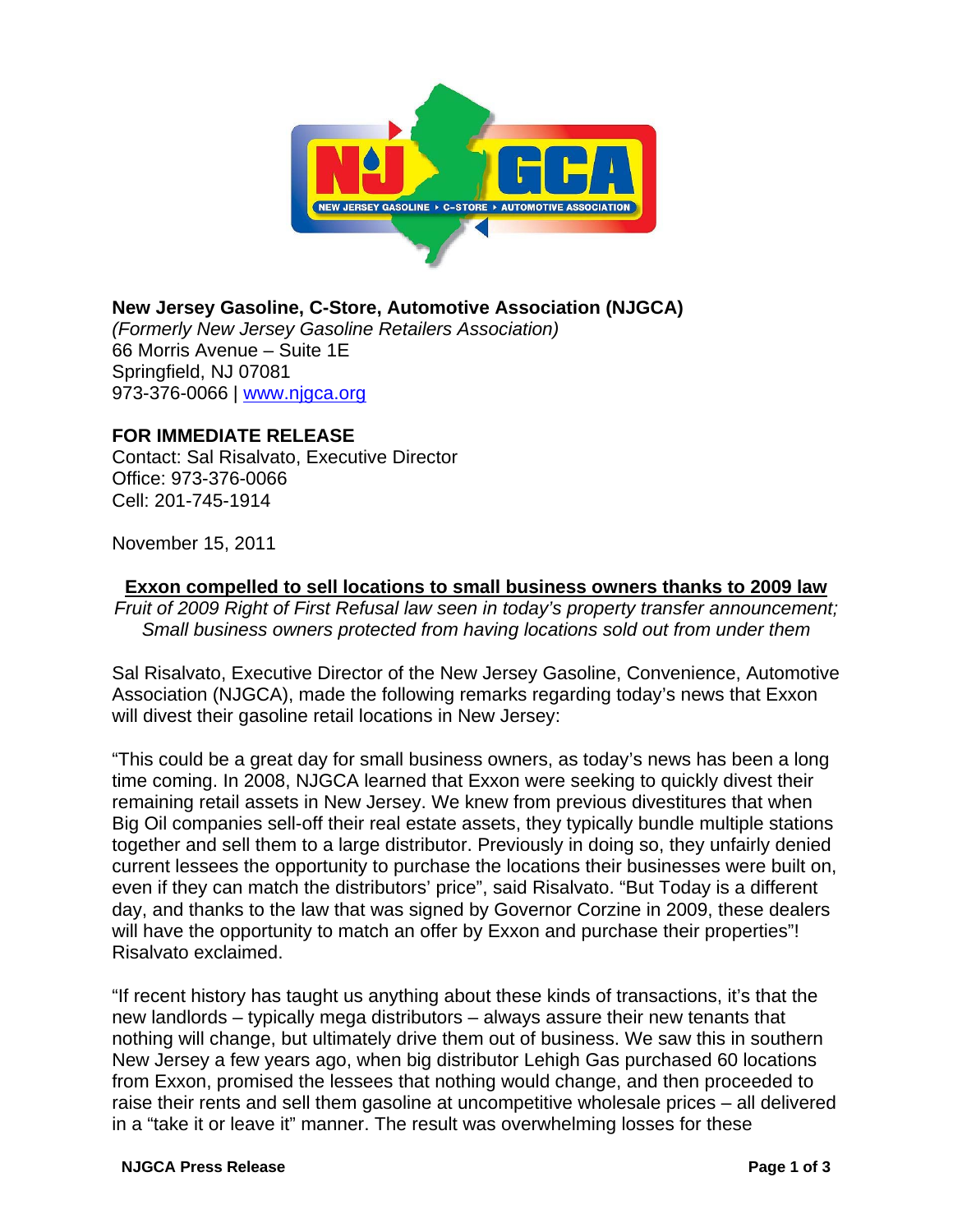businesses, many of which had to turn in their keys and lost everything they worked to build. We couldn't allow that to happen a second time and urgently pressed the Legislature to act!" Sal said. "Unfortunately Lehigh Gas is one of the winning bidders of these Exxon locations. That means any dealer that does not purchase his property from Exxon will be subject to the same harsh dealings with Lehigh that the 60 South Jersey locations have been subject to"' said Risalvato.

To combat this threat, NJGCA structured a coalition of Exxon lessee dealers, probusiness legislators, and fellow NJGCA franchisee members who sold other gasolinebrands to lobby Trenton for a Right of First Refusal. Later Shell and Lukoil dealers also joined the coalition to combat similar divestitures from their Big Oil landlords.

"These small business owners worked hard to maintain their businesses, but in doing so, they also directly increased the value and business viability of their locations. To make their establishments successful, these entrepreneurs borrowed against their homes, worked long hours, and fought a very volatile energy market to hash out a living and put people to work. After all that, Isn't it only fair and equitable for them to have the first crack at buying their stations?", Risalvato asked.

After months of work, NJGCA was finally able to get the measure passed in the legislature and signed into law by Governor Corzine in June 2009. NJGCA and its members would like to once again thank Governor Corzine for helping to make this law a reality. Our sincerest appreciation also extends to Assemblymen Patrick Diegnan, Jon Bramnick, Upendra Chivukula, and Ruben Ramos, as well as Senators Gerry Cardinale and Paul Sarlo, for sponsoring this bill in the General Assembly and State Senate respectively. Without their continued support and advocacy, these Exxon lessees wouldn't have the opportunity to own their stations today.

"Today's announcement is the latest example of how pro-small business legislation – when properly implemented – can be advantageous for the consumers and the business community. Exxon and Big Oil win because they get to sell their properties for the same price they would have sold them to a mega distributor. Small business franchisees win because they get to own the location their businesses are built upon. And most importantly, consumers and motorists win because there is greater competition in the market", said Risalvato.

"What's more, this is also the newest instance to see Right of First Refusal in action. Though the potential sale of Exxon's properties in northern New Jersey was the spark that got this legislation moving in 2008, it was utilized earlier this year to permit 50 Shell franchisees to purchase their locations. In doing so, 50 small business owners now own the land under their establishments and a mega distributor was prevented from extending their control further on the gasoline retail market", said Sal.

"Sadly, the corporate responsibility illustrated by Shell, and the anticipated actions of Exxon, has been utterly lost on executives at Lukoil. Only a few months after Governor Corzine made First Right of Refusal law in New Jersey, Lukoil willfully and purposefully ignored the new statute to transfer a group of stations to a distributor without giving their franchisees a shot at owning the locations first. These retailers have brought a law suit for violations of their rights and a case is pending in Federal Court. I fully anticipate that